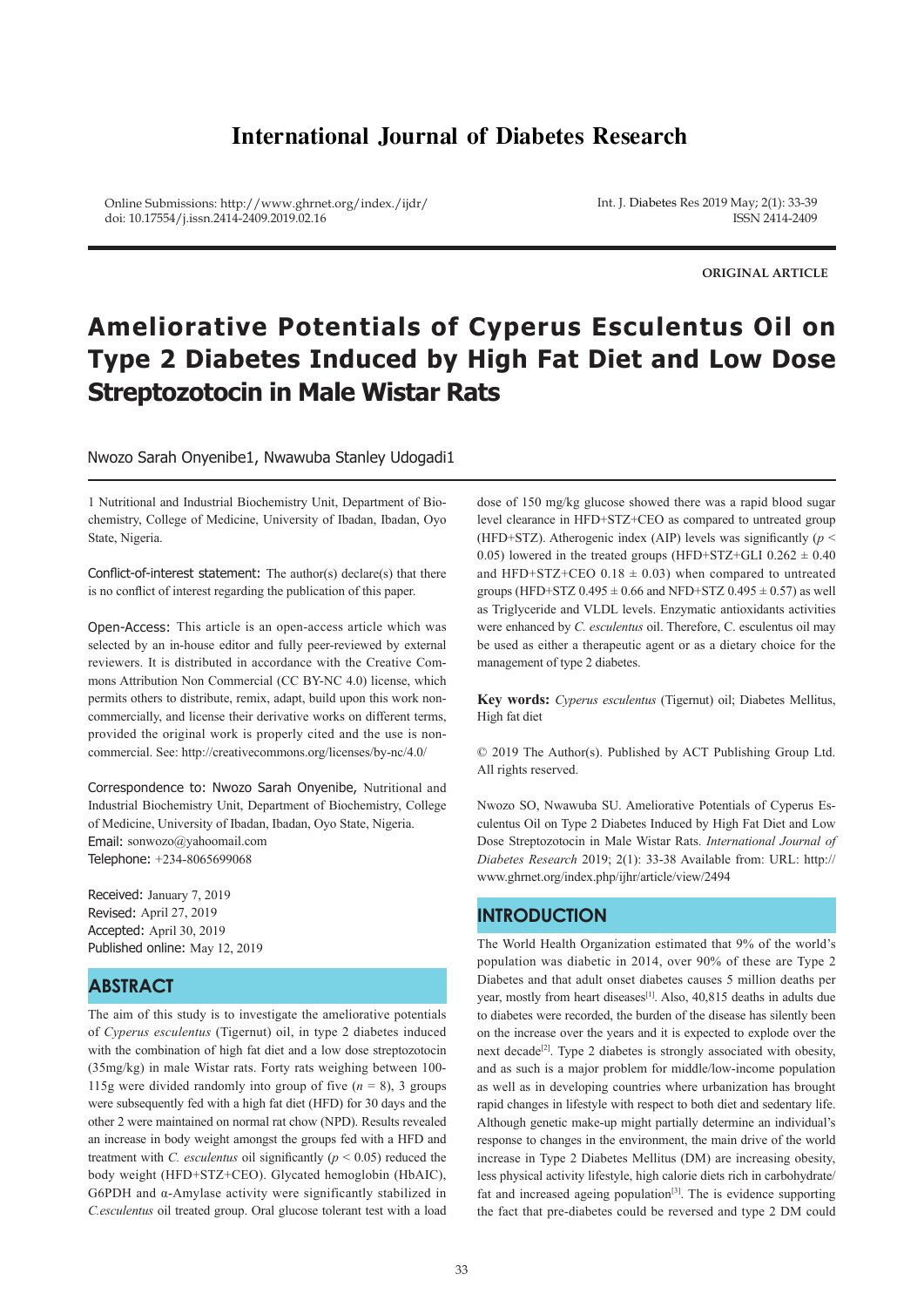be prevented by maintaining a healthy body weight, eating diets rich in green leafy vegetables/fruits, moderate daily exercise for at least 30 min, quitting smoking and moderate consumption of alcohol<sup> $[4]$ </sup>. However, diabetes is also characterized by dramatic complications with the eye, kidney, lower limbs, slowed wound healing and impotence especially if it is poorly managed over time<sup>[5]</sup>. Heart and blood circulation diseases such as cardiovascular disease (CVD), coronary heart disease (CHD), peripheral vascular disease and cerebrovascular disease is a major cause of death, incidentally diabetic patients develop CVD typically 14.6 years earlier than nondiabetic subjects and often with much greater severity $[6,7]$ .

 Streptozotocin injection in rats destroys the pancreatic beta cells, culminating into insulin deficiency and could lead to symptoms characteristics of human type-1-diabetes such as frequent urination, increased thirst and elevated blood glucose levels[8,9]. However, intake of high-fat diet (HFD) in rat could lead to obesity, hyperinsulinemia, and insulin resistance<sup>[10]</sup>. Hyperlipidemia is a common problem today due to greater sedentary lifestyle and changing food choice towards more junk meals. Drugs and diet are important in the management of high lipid and lipoprotein levels in blood. Previous studies have shown that the uncontrolled consumption of high fat diet also leads to insulin resistance (IR) because the saturated fatty acids (SFA) can interfere with the action of insulin<sup>[11]</sup>. High fat diet leads to insulin resistance (IR), which increases the chances of developing diabetes mellitus and its associated complications such as diabetic nephropathy, retinopathy, neuropathy, gastroparesis, oxidative stress, etc. Furthermore oxidative stress has been associated with pathologies such as atherosclerosis and diabetes mellitus<sup>[12]</sup>. The fundamental aspect in the etiology of DM is that insulin resistance (IR) is linked to a wide array of other complications including hyperlipidemia. Thus, it is of paramount importance to establish an animal model, to have a better understanding of the pathological process involved in insulin resistance (IR) and hyperlipidemia, which would further aid in developing new therapeutic drugs which would modulate both the conditions<sup>[13]</sup>.

 *Cyperus esculentus* oil is underutilized, there is currently no available study on the effect of this oil on high fat diet induced diabetes and other coronary heart disease risk factor; thus the present work was to investigates the ameliorating potential of *Cyperus esculentus* oil on high fat induced diabetes.

# **MATERIALS AND METHODS**

### **Collection of plant**

Tiger nut was collected from a local farm in Maiduguri, Borno State, Nigeria and identified at Botany Department, University of Ibadan. The tubers were visually inspected, defective tubers manually removed and discarded. Hence, only matured healthy tubers were selected, washed, air dried at room temperature, crushed to fine pieces prior to extraction.

#### **Oil extraction**

4kg of the powdered tubers was transferred into a glass container and 7.5litres of redistilled n-hexane was added and extracted by cold maceration 72 hours, extract was sieved using muslin clothe. Extraction process was repeated using another 5litres of the solvent for 72 hours and process was repeated. The extracts were pooled together, was further filtered using Whatman N0:40 filter paper and the filtrate was then concentrated using Rotary evaporator at 30°C, oil was further concentrated using vacuum oven set at 30**°C** and a pressure of 700 mg/Hg. 1.3kg oil was obtained from 4 kg crushed dried seed corresponding to 32.59% yield.

#### **Analysis of feed**

The proximate content for protein, carbohydrate, fat, ash and moisture were done according to standard procedure<sup>[14]</sup> and mineral analyses was by Atomic Absorption Spectrophotometry (AAS).

#### **Table 1** Feed composition.

| Parameters  | Normal Chow | <b>Formulated Chow</b> |
|-------------|-------------|------------------------|
| Protein     | 21%         | 29.90%                 |
| Fat(Butter) | 3.50%       | 40%                    |
| Fibre       | $6.00\%$    | 3.70%                  |
| Calcium     | 0.80%       | 0.12%                  |
| Phosphorus  | 0.8         | 0.32                   |
| Cholesterol |             | 2%                     |
| Dry Matter  |             | 88.91%                 |

### **Chemical**

All the chemicals used in this study were of analytical grade, unless stated otherwise. Streptozotocin (Santa Cruz, U.S.A), Potassium chloride (BDH Chemical Ltd, England), dipotassium hydrogen phosphate  $K_2HPO_4$  (Hopkins and Williams Ltd. England) and anhydrous potassium dihydrogen phosphate KH2PO4 (BDH Chemical Ltd. England).

### **Animals used**

A total of 40 male Wistar rats between the weights of 100-115g were procured from the central animal house, College of Medicine, University of Ibadan, Nigeria for the study and were allowed to acclimatize for two weeks. Three selected groups were subsequently fed with a high fat diet for 30 days. The rats were kept in clean, well ventilated cages and their beddings of wood shavings were changed every three days. The animals were allowed free access to clean drinking water. Animal care and handling were carried out according to standard protocols approved by the Animal Ethics Committee of the University.

#### **High fat diet (HFD)-fed and streptozotocin treatment**

The rats were divided into two dietary regimens consisting of 16 rats fed normal chow and 24 rats fed with a high fat diet for a period of 30 days. After 30 days, the experimental groups were administered intraperitoneally (I.P) with low dose of Streptozotocin (STZ) (35 mg/kg) dissolved in a citrate buffer (0.1 M, pH 4.5) as described by (Srinivasan *et al*, 2004). After 72 hours, blood from caudal vein was used to determine fasting blood sugar level using ACCU-CHEK Glucometer; rats with values  $\geq$  179.85  $\pm$  4.3 were considered diabetic and were use in the study. Rats were grouped as follows: normal control (NPD) received corn oil and negative control (NPD+STZ) untreated. The other three groups were fed high fat diet with low dose streptozotocin 35 mg/kg (HFD+STZ) and received *Cyperus esculentus* oil (0.5 mL) (HFD+STZ+CEO), standard drug glimepiride 2 mg/kg orally (HFD+STZ+GLI) and the other group remained untreated (HFD+STZ) respectively for a period of 21days.

#### **Sample preparation**

The organs collected were washed in ice cold 1.15% KC1 solution, blotted with filter paper, weighed and homogenized in four volumes of the homogenizing phosphate buffer (pH 7.4) using a Teflon homogenizer. The resulting homogenate was centrifuged at 10, 000G for 15 minutes in a cold centrifuge model 4000 at (4°C). The supernatant was collected and used for antioxidant analysis.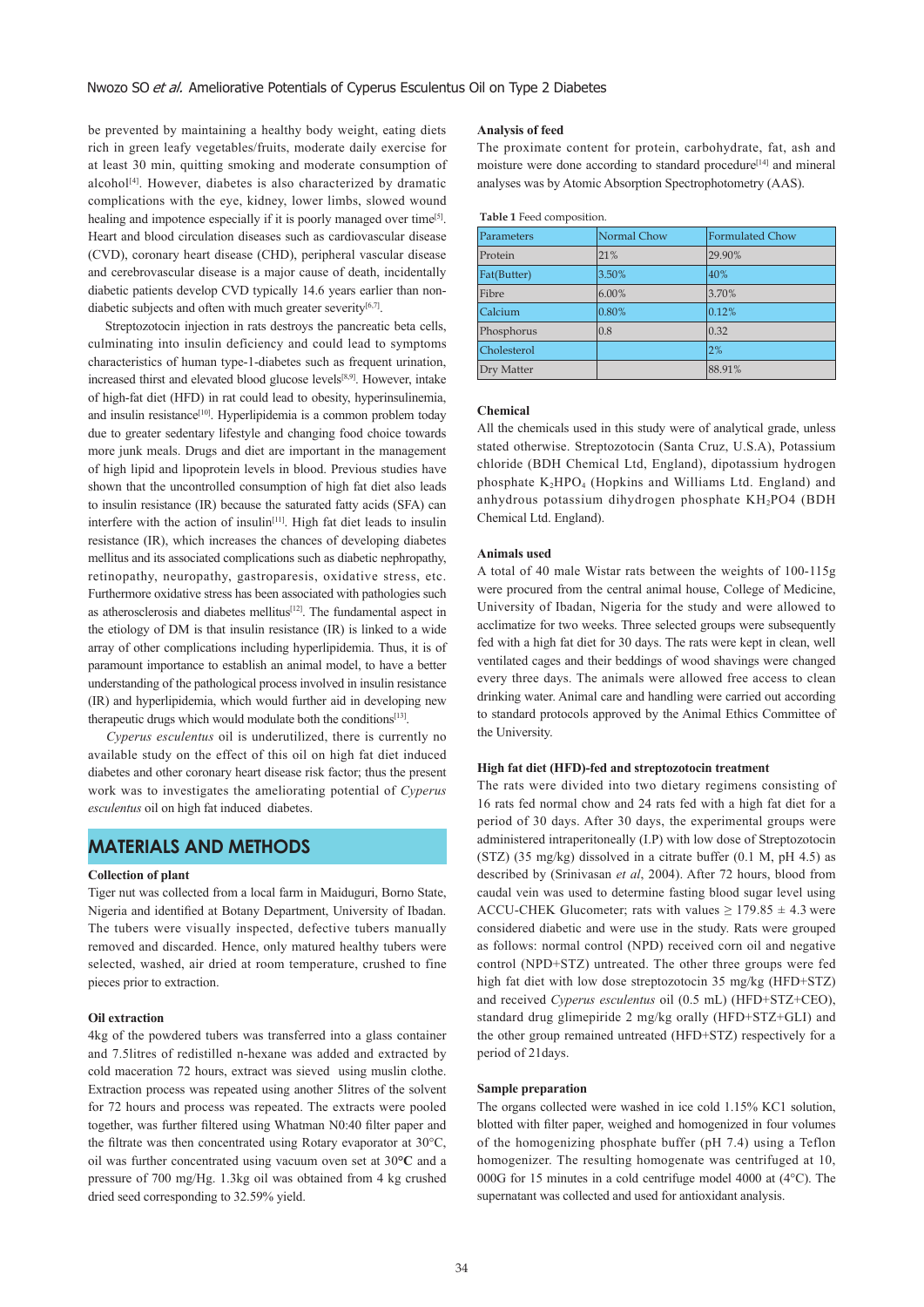### **Biochemical analysis**

Blood glucose level was measured weekly with glucometer, glycated hemoglobin, Randox kit was used for enzymatic hydrolysis to determine Glucose 6 phosphate, α-Amylase, triglyceride, total cholesterol and high density lipoprotein-cholesterol. Friedewald equation was used for calculating low density lipoprotein cholesterol and atherogenic index[15,16]. Liver Protein concentrations were determined by Bradford method<sup>[17]</sup>. Catalase activity was determined according to the method of Claialborne, 1985<sup>[18]</sup>, the method of Beutler *et al*<sup>[19]</sup> 1963 was followed in estimating the level of reduced glutathione (GSH), the activity of SOD was determined by the method of Misra and Fridovich 1972[20] and Glutathione peroxidase (GPX) activity was measured according to the procedure of Rotruck *et al*[21] 1963 respectively.

### **Statistical analysis**

Data were treated by ANOVA (analysis of variance) and mean separation was done using Turkey HSD and Duncan. Paired T-test was used to establish difference in timely events among same individual group animals and  $p < 0.05$  were considered significant. Data was expressed as means  $\pm$  standard deviation. All statistical analysis was done using IBM SPSS Version 22 and Microsoft Excel.

# **RESULTS**

### **Body weight and High fat diet**

Figure 1 demonstrates the effect of high fat diet and *C. esculentus* oil on male Wistar rats. Following two (2) weeks of acclimatization, they rats body weights were measured and reported as baseline. Selected groups were fed high fat diet for a period of 30 days and body weights were also measured and reported as HFD feeding. Thus, the was a significant increase in the body weight of rats fed HFD; HFD+STZ 285.20  $\pm$  2.25, HFD+STZ+GLI 285.20  $\pm$ 4.93 and HFD+STZ+CEO 286.80  $\pm$  4.32 relative the baseline of the same groups. However, after treatment, body weights were significantly reduced  $p < 0.05$  for HFD+STZ+GLI 270.40  $\pm$  7.96, HFD+STZ+CEO 273.80 ± 5.26 and NPD+STZ 207.60 ± 8.56 relative to after HFD feeding of the same group  $285.40 \pm 4.93$ ,  $285.80 \pm 4.32$  and  $224.40 \pm 6.11$  respectively.

#### **High fat diet,** *Cyperus esculentus* **oil and Blood sugar levels**

Table 2 shows the effect of high fat diet and *C. esculentus* oil on blood sugar levels. After two weeks of acclimatization, the blood sugar levels of all the rats were determined and recorded as (Baseline). a subset of 24 rats were fed manipulated high fat diet and subsequently, the experimental groups were intraperitoneally injected 35 mg streptozotocin and after 72 hours, blood sugar levels were determined and reported as (After induction) and there was a significant blood sugar levels increase  $p \leq 0.05$  relative to the baseline. However,

treatment for the period of three (3) weeks revealed that *C. esculentus* oil treated group, similar to the reference drug, significantly reduced the blood sugar level relative to the untreated groups; HFD+STZ and NPD+STZ. Also, after 21days of treatment, a load dose of 150 mg/kg of glucose was administered and blood sugar clearance was monitored for 90 minutes as shown in figure 2. Blood sugar clearance was low in the high fat diet (HFD+STZ) untreated group relative to untreated normal pellet diet (NPD) animals. However



**Figure 1** Effect of High fat diet and Cyperus esculentus oil on body weight. \* Significant increase (*p* < 0.05) vs baseline; \*\* Significant increase (*p* < 0.05) vs after HFD feeding; # Significant decrease (*p* < 0.05) vs after HFD feeding.



**Figure 2** Effect of Cyperus esculentus oil on oral glucose tolerance test.

**Table 2** Effect of high fat diet (HFD) and Cyperus esculentus oil on glucose level.

| <b>Groups</b>  | $\cdots$<br>Baseline | $\sim$ 1<br><b>After induction</b> | <b>Treatment Duration</b>        |                      |                   |  |
|----------------|----------------------|------------------------------------|----------------------------------|----------------------|-------------------|--|
|                |                      |                                    | <b>Week one</b>                  | Week two             | <b>Week three</b> |  |
| Normal control | $96.8 \pm 6.3$       | 99.8±84.49                         | $100.4\pm 6.69a$                 | 101.20±5.93a         | 99.40±2.40a       |  |
| HFD+STZ        | 103.83±4.6           | $241.3 \pm 16.3$ *                 | $253.67 \pm 12.1d$               | $244.50+9.1d$        | 241.17±8.7d       |  |
| HFD+STZ+GLI    | $101.28 + 74$        | $253 \pm 7.9*$                     | 222.28±7.9cd                     | $212+7.0c$           | $196.7 + 9.9c$    |  |
| NPD+STZ        | $104.14 + 4.9$       | 179.85+4.3*                        | 178.28 <sup>+4</sup> .2 <b>b</b> | 177±8.5 <sub>b</sub> | 175.85±6.54b      |  |
| HFD+STZ+CEO    | $104.43\pm61$        | $260.57\pm8.4*$                    | 235.57±7.3c                      | 218.14±8.5c          | $199.71 \pm 7.7c$ |  |

Values are mean±SD: Means with different alphabet as superscript within each column variable are significantly ( $p < 0.05$ ) different and \* indicates significant increase ( $p < 0.05$ ) vs baseline. The abbreviations denote HFD: high fat diet, NPD: normal pellet diet, CEO: Cyperus esculentus oil, GLI: glimepiride, STZ: Streptozotocin. \* Significant increase (*p* < 0.05) vs baseline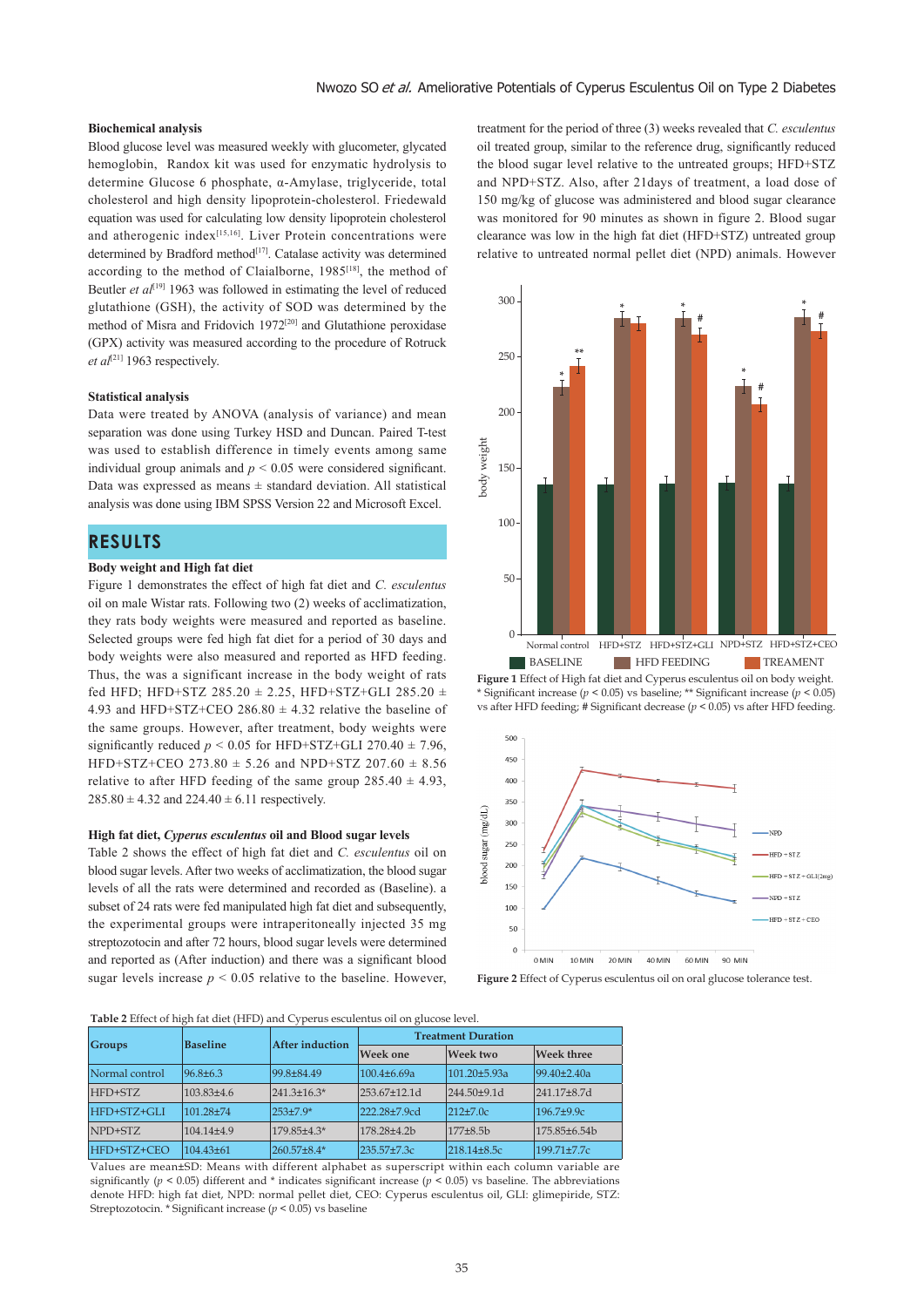treatment with glimepiride (HFD+STZ+GLI) and *C. esculentus* oil (HFD+STZ+CEO) significantly cleared blood sugar when compared to the untreated groups.

### **Glycated hemoglobin, glucose 6 phosphate dehydrogenase and α-Amylase**

Figure 3 reveals the effect of *C. esculentus* oil on Glycated hemoglobin, glucose 6 phosphate dehydrogenase and α-Amylase. At the end of the present study, blood samples were collected, plasma level of HBA1C and serum G6PDH and **α-Amylase** were determined. The levels of HBA1C and α-Amylase were significantly elevated in negative control  $p \leq 0.05$  relative to the normal control whereas, G6PDH was significantly reduced. However, treatment with *C. esculentus* oil significantly  $p<0.05$  reduced the levels of HBA1C, **α-Amylase** and increased the levels of G6PDH relative to the untreated groups (HFD+STZ & NPD+STZ).

### *Cyperus esculentus* **oil and high fat diet on lipid profile**

Table 3 shows the effect of high fat diet (HFD) and *C. esculentus* oil on lipid profile. After acclimatization animals were bled to obtain baseline plasma lipid profile levels and following high fat diet feeding

**Table 3** Effect of high fat diet (HFD) on lipid profile

for the period of 30 days (After HFD), the lipid profile levels were also determined and TRIG and CHOL levels was significantly increased  $(p < 0.05)$  relative to the baseline. However, after treatment with *C*. *esculentus* oil as shown in table 4. TRIG, CHOL, LDL, and AIP levels were significantly lowered ( $p < 0.05$ ) as compared to the untreated groups (HFD+STZ) and (NPD+STZ) respectively. Meanwhile, HDL-CHOL in *C. esculentus* oil treated group (HFD+STZ+CEO) was significantly increased  $(p < 005)$  relative to untreated groups.

#### **Effect of** *Cyperus esculentus* **oil on Antioxidant levels**

Table 5 shows that there was a significant  $(p < 0.05)$  decrease in catalase levels in the untreated groups HFD+STZ  $0.76 \pm 0.23$  and NPD+STZ  $0.91 \pm 0.29$  as compared to the normal group  $2.54 \pm 1.77$ . Meanwhile, the levels of Glutathione Peroxidase (GPx), Reduced Glutathione (GSH), and Superoxide Dismutase (SOD) scavenging activity were significantly increased (*p* < 0.05) in *C. esculentus* oil treated group (HFD+STZ+CEO) relative to the untreated group (HFD+STZ). Lipid Peroxidation (LPO) showed no significant difference  $(p > 0.05)$  between the experimental groups. However, they was significant difference ( $p < 005$ ) between the normal control and the experimental groups.

| Groups                       | <b>TRIG</b>     |                    |                                                                                   | <b>CHOL</b>        | <b>HDL-CHOL</b>   |                   |
|------------------------------|-----------------|--------------------|-----------------------------------------------------------------------------------|--------------------|-------------------|-------------------|
|                              | <b>Baseline</b> | <b>After HFD</b>   | <b>Baseline</b>                                                                   | <b>After HFD</b>   | Baseline          | <b>After HFD</b>  |
| Normal Control   158.83±13.7 |                 | 171.82+14.1        | $167.7 + 24.5$                                                                    | $163.52 + 30.9$    | $123.0 \pm 11.9$  | $137.05 \pm 2.0$  |
| HFD+STZ                      | $176.90 + 26.4$ | 326.80±38.3*       | $169.85 + 26.3$                                                                   | $257.25 \pm 17.1*$ | $124.02 + 13.2$   | $104.97 \pm 19.4$ |
| HFD+STZ+GLI                  | 183.45+45.3     | 310.40±58.9*       | $156.47 + 26.2$                                                                   | 260.07±13.5*       | 123.05±18.7       | 110.05±6.9        |
| NPD+STZ                      | 181.97+63.5     | $296.25 \pm 28.0*$ | 163.50±17.8                                                                       | $254.41 \pm 9.9*$  | $121.15 \pm 16.2$ | $110.32 + 13.4$   |
| HFD+STZ+CEO                  | $180.17 + 32.4$ | $1292.6 \pm 38.9*$ | $138.12 + 25$                                                                     | 250.92+24*         | $127.25 + 25$     | $130.2 + 19.15$   |
|                              |                 |                    | المستحدث المنادية والمستحدث المنادية المنادية المستحدث المستحدث المستحدث المستحدث |                    |                   |                   |

Data are expressed as means±SD: the abbreviations denote HFD: high fat diet, NPD: normal pellet diet, CEO: Cyperus esculentus oil, GLI: glimepiride, STZ: Streptozotocin, TRIG: triglyceride, CHOL: cholesterol, HDL-CHOL: high density lipoprotein cholesterol. \* Significant (*p* < 0.05) vs baseline. \*\* Significant (*p* < 0.05) vs after HFD.

|  | Table 4 Effect of Cyperus esculentus oil on lipid profile after treatment |  |  |  |  |  |  |  |
|--|---------------------------------------------------------------------------|--|--|--|--|--|--|--|
|--|---------------------------------------------------------------------------|--|--|--|--|--|--|--|

| <b>GROUPS</b>  | <b>TRIG</b>       | CHOL               | HDL-Chol          | VLDL                 | AIP               |
|----------------|-------------------|--------------------|-------------------|----------------------|-------------------|
| Normal control | $163.52 + 6.5a$   | 131.36+20.12a      | $131.30 + 7.9$    | $32.70 + 2.89a$      | $0.094 + 0.05a$   |
| HFD+STZ        | $316.9 + 62.5c$   | $252.35 \pm 18.7c$ | $100.23 + 8.4a$   | $(63.38 \pm 12.49c)$ | $0.495 \pm 0.66c$ |
| HFD+STZ+GLI    | $223.97 + 8.2h$   | 171.86±15.7b       | $122.64 + 9.77$   | $ 44.79 \pm 1.65$    | $0.262 + 0.40$    |
| NPD+STZ        | $315.9 + 28.5c$   | $226.95+9.4c$      | $100.95 + 7.9a$   | $63.19 + 5.70c$      | $0.495 \pm 0.57c$ |
| HFD+STZ+CFO    | $206.11 \pm 11ab$ | 152.25+22.4ab      | $134.76 \pm 6.3h$ | $ 41.22+2.20ab $     | $0.18 \pm 0.03 b$ |

Data are expressed as means±SD: Means with different alphabet as superscript within each column variable are significantly (p<0.05) different from each other. The abbreviations denote HFD: high fat diet, NPD: normal pellet diet, CEO: Cyperus esculentus oil, GLI: glimepiride, STZ: Streptozotocin, TRIG: triglyceride, CHOL: cholesterol, HDL-CHOL: high density lipoproprotein cholesterol, VLDH: very low lipoprotein, AIP: atherogenic index plasma.



**Figure 3** Effect of C. esculentus oil on (a), Glycated hemoglobin (b), Glucose 6 phosphate dehydrogenase and (c) α-Amylase. The abbreviations denotes, HBA1C: Glycated hemoglobin, G6PDH: Glucose-6-phosphate dehydrogenase, denote HFD: high fat diet, NPD: normal pellet diet, CEO: Cyperus esculentus oil, GLI: glimepiride, STZ: Streptozotocin.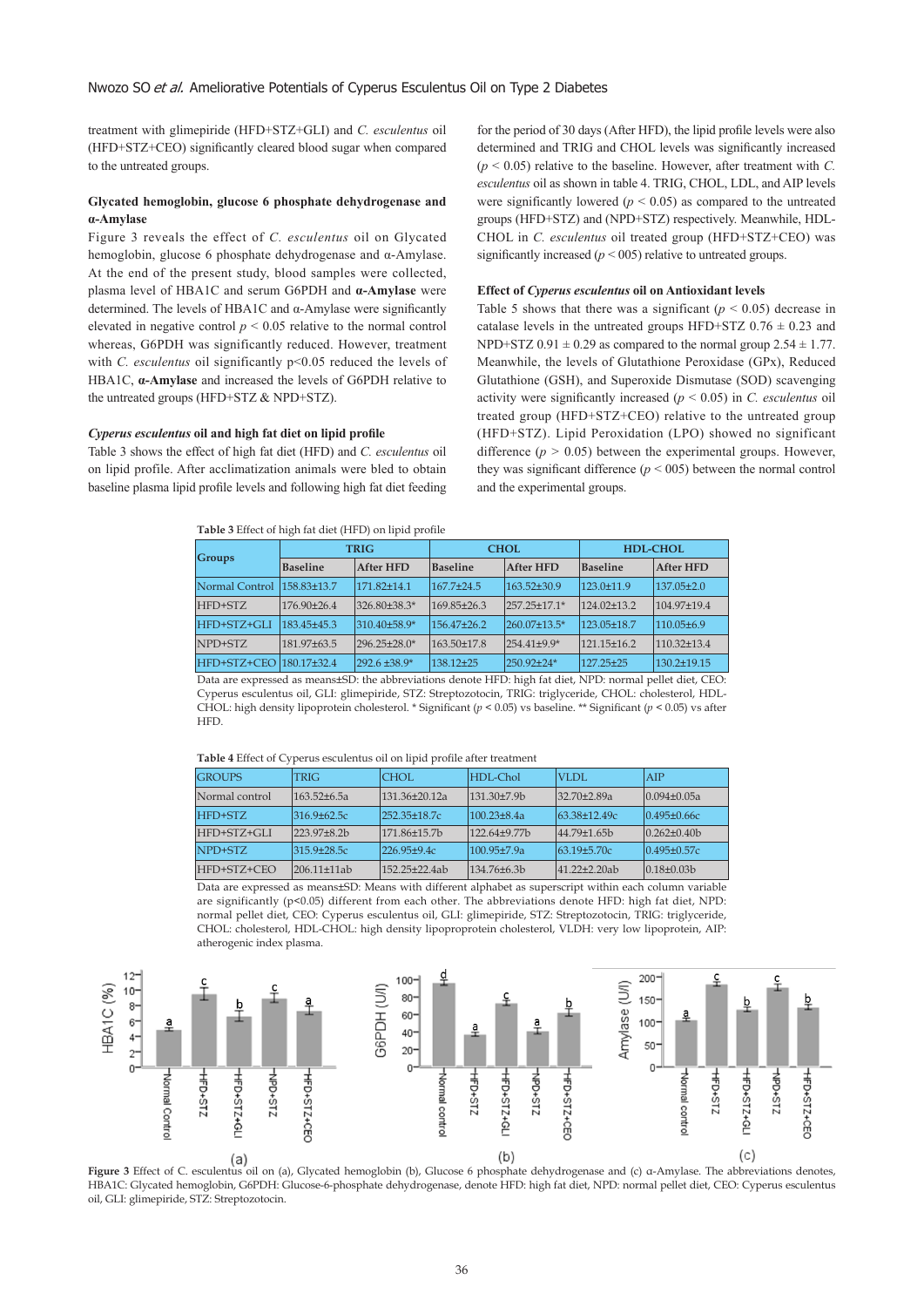# **DISCUSSION**

The prevalent form of diabetes mellitus (DM) by far is type 2 diabetes, affecting about 90 % of people with diabetes, while the remaining 10 % mainly are affected by type-1-diabetes or gestational diabetes[22]. Type 2 diabetes mellitus (T2DM) is a metabolic syndrome, which is characterized by fat accumulations, impairment in insulin action<sup>[23]</sup> and of course, it is associated with overweight. In this light, the present study, fed a subset of rats manipulated high fat diet (HFD) comprising of saturated fat in form of butter 40% and cholesterol 2% (Table 1) for 30days. Thus, the body weight of the rats (Figure 1) were significantly increased  $p < 0.05$  in the groups fed with HFD compared to the groups fed with NPD. The increased body weight found in HFD rats might be due to the consumption of a diet rich in energy in the form of saturated lipids (butter) and eventual fat deposition in various body parts[10]. Also, there was an observed decreased psychomotor activity in HFD fed groups relative to the NPD-fed animals, which perhaps resulted in less energy dissipation and reduction in energy expenditure contributes to increased body weight<sup>[24]</sup>. Generally excessive weight gain is another factor which predisposes a patient to development of both type 2 DM and CVD[25]. In this light, of course administration of *C. esculentus* oil significantly reduced the body weight of the rats, perhaps attenuating the development of DM and CVD. Apparently, weight loss is a fundamental treatment modality<sup>[26]</sup> and it is a key therapeutic goal in both the prevention and management of type 2 diabetes<sup>[27]</sup>.

High fat diet leads to insulin resistance (IR), which increases the chances of developing DM plus the associated complications<sup>[12]</sup>. The accumulation of fat in visceral organ such as liver, the pancreas leads to synergy that interact with IR and fat to bring about type 2 DM[28]. In agreement with these reports, in this study, blood sugar levels of groups fed high fat diet and intraperitoneal injection of low streptozotiocin 35mg/kg (HFD+STZ) significantly increased (*p* < 005) relative to groups fed normal pellet diet (NPD) table 2 and the result is consistent with the findings of<sup>[29]</sup>. However after 21days of treatment with standard drug glimepiride 2 mg/kg and *C. esculentus* oil, there was a significant reduction ( $p < 0.05$ ) of blood sugar levels vis-à-vis (HFD+STZ). Additionally, previous studies have shown that herbal remedies consumption of tigernut (*Cyperus esculentus*) is relatively popular in some societies as an antidiabetic agent<sup>[30,31]</sup> and tigernut-supplemented diet (25% w/w) for four weeks recorded a significant decrease in blood sugar levels[32]. The result of the oral glucose tolerance test (OGTT) (Figure 2) demonstrated a rapid blood sugar level clearance in treated groups (HFD+STZ+GLI) and (HFD+STZ+CEO) relative to the untreated group (HFD+STZ) and the reduced blood sugar clearance may be attributed to accumulation of fats in diet in visceral tissues.

 To further confirm the hypoglycemic capacity of *C. esculentus*, glycated hemoglobin (HBA1C) glucose-6-phosphate dehydrogenase (G6PDH), and α-Amylase levels were investigated (Figure 3 b, c & d). Glycated hemoglobin (HbA1C) is formed in a non-enzymatic pathway by hemoglobin's normal exposure to high plasma glucose levels[33], Glucose-6-phosphate dehydrogenase (G6PDH) catalyzes the first step in the hexose monophosphate (HMP) shunt an alternative pathway for the catabolism of glucose to yield pentose sugar<sup>[34]</sup> and alpha-amylase, is an enzymes involved in the digestion of carbohydrates[35]. HbA1C, G6PDH and α-Amylase are good predictors of DM and in this light, of course, the present study revealed that, treatment with *C. esculentus* oil demonstrated a reduced level of HbA1C, inhibited α-Amylase and enhanced G6PDH. Thus, this ability marks C.esculentus an excellent therapeutic choice for the

management of DM.

 DM is characterized by increased morbidity and mortality from cardiovascular disease  $(CVD)^{[5]}$  and among the established risk factors for coronary heart disease (CHD), the lipid triad (elevated triglyceride, LDL-cholesterol levels and decreased HDL-cholesterol concentrations) is a major predisposing factor for atherosclerosis in DM<sup>[36]</sup>. In this light, of course, the present study demonstrates that triglyceride and cholesterol levels were significantly increased (*p* < 0.05) after 30 days of HFD feeding relative to the established baseline (Table 3). Thus, confirming the contribution of diet rich in high fat diet on CVD which is a related complication in DM. Administration of *C.esculentus* oil stabilized the lipid profile status of the rats by lowering levels of TRIG, CHOL, VLDL & AIP whereas increased levels of HDL (Table 4) and this result correspond with the report that *C. esculentus* oil, which is also known as the new health care oil, has a very high nutritional value due to its unique preventative effects on high blood fat levels and cardiovascular disease<sup>[37]</sup>.

 Evidence suggests that oxidative stress may contribute to the pathogenesis of Type 2 DM by either increasing insulin resistance or impairing insulin secretion<sup>[38]</sup>. Several studies have also shown that DM (types 1 and 2) is accompanied by increased formation of free radicals and decreased antioxidant capacity, leading to oxidative damage of cell components[39]. In conformation with this report, the result of this study (Table 5) indicates that the levels of antioxidant parameters (SOD, CAT, GSH, GPx) significant decreased ( $p < 0.05$ ) in the untreated group (HFD+STZ) as compared to the normal control and the group treated with *C. esculentus* oil (HFD+STZ+CEO). In the same light, the increased levels of antioxidant in *C. esculentus* oil treated group corroborates the finding that, that *C. esculentus* oil possesses a free radical scavenging ability[40]. *C. esculentus*  oil also contains phytosterol, vitamin E and *β*-carotene<sup>[41, 42]</sup> and predominantly consists of oleic acid with values ranging from 65.5 to 76.1%[42, 43]. Such substances, together with the unsaturated fatty acids of *C. esculentus* oil, may be responsible for the overall antioxidant activity of *C. esculentus* oil and dietary antioxidants have been hypothesized to possess a protective effect against the development of diabetes by inhibiting peroxidation chain reactions<sup>[41]</sup>.

# **CONCLUSION**

Dietary based therapies may be potent alternative for managing and preventing diabetes and its related complications. The result of the present study revealed that *C.esculentus* oil, significantly aided weight reduction, reduced blood sugar levels, stabilized glycated hemoglobin, glucose 6 phosphate dehydrogenase, inhibited  $\alpha$ -Amylase, improved the lipid profile status and enhanced antioxidant capacity. Therefore, *C. esculentus* oil may be used as either a therapeutic agent or as a dietary choice for the management of type 2 diabetes.

# **REFERENCES**

- 1. World Health Assembly. Follow-up to the Political Declaration of the High-level Meeting of the General Assembly on the Prevention and Control of Non-communicable Diseases. Geneva: World Health Organization; 2013.
- 2. World Health Organisastion. Global report on Diabetes. *WHO Library Cataloguing-in-Publication Data* 2016; ISBN: 978 92 4 156525 7 (NLM classification: WK 810).
- 3. Chatterjee S, Khunti K, and Davies MJ. 2017. Type 2 diabetes. *Lancet* 2017; **389**: 2239-2251. [PMID: 28190580]; [DOI: 10.1016/ S0140-6736(17)30058-2]
- Schellenberg ES, Dryden DM, Vandermeer B, Ha C, and Ko-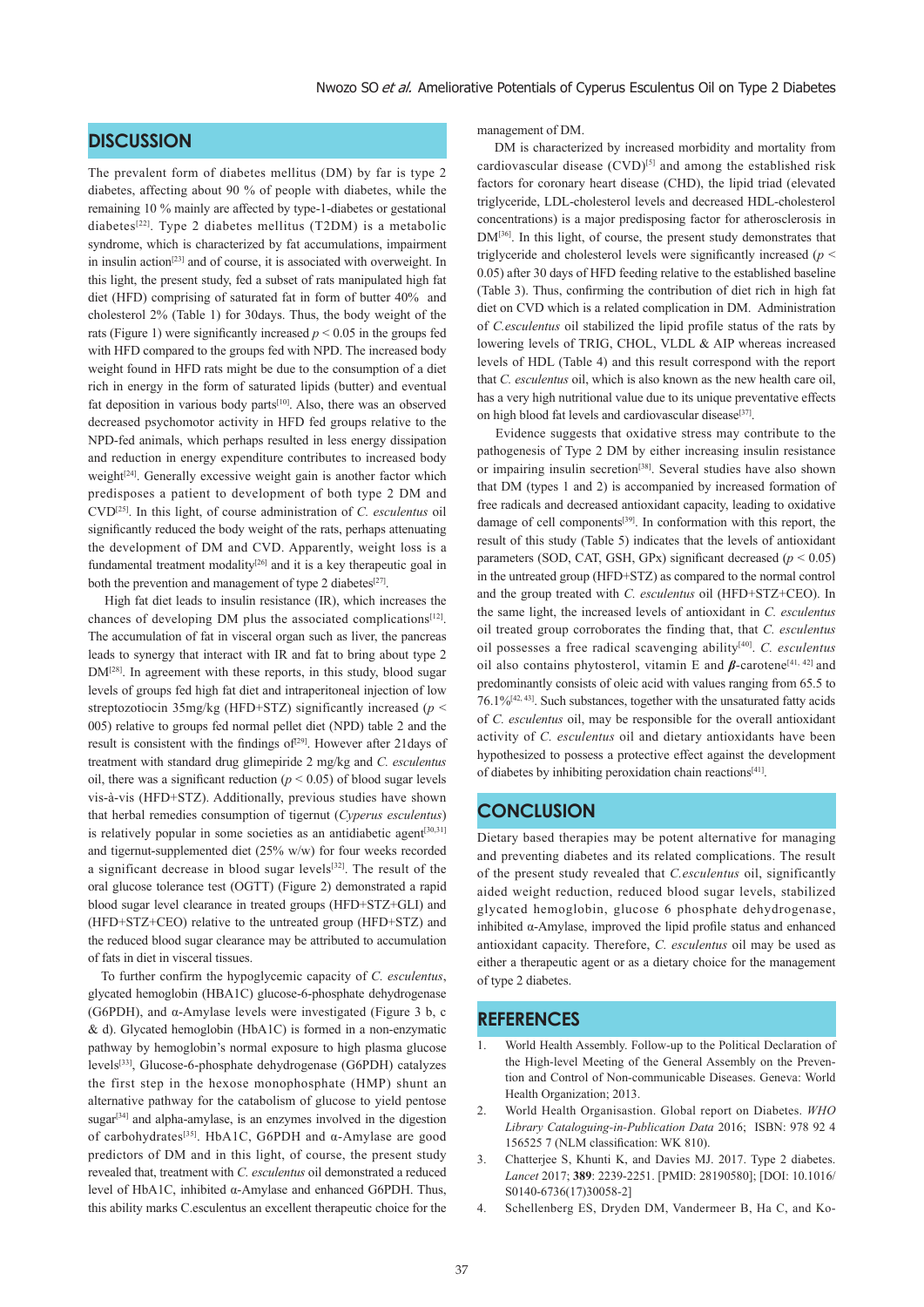rownyk C. Lifestyle interventions for patients with and at risk for type 2 diabetes: a systematic review and meta-analysis. *Annals of International Medicine* 2013; **159**: 543-551. [PMID: 24126648]; [DOI: 10.7326/0003-4819-159-8-201310150-00007]

- 5. Chaturvedi N. The burden of diabetes and its complications: trends and implications for intervention. *Diabetes Research and Clinical Practice* 2007; **76(Suppl. 1)**: S3-S12
- 6. Booth GL, Kapral MK, Fung K, and Tu JV. Relation between age and cardiovascular disease in men and women with diabetes compared with non-diabetic people: a population-based retrospective cohort study. *Lancet* 2006; **368**: 29-36. [PMID: 16815377]; [DOI: 10.1016/S0140-6736(06)68967-8]
- 7. Seshasai SR, Kaptoge S, Thompson A, Di Angelantonio E, Gao P, Sarwar N. Diabetes mellitus, fasting glucose, and risk of causespecific death. *New England Journal of Medicine* 2011; **364(9)**: 829-841. [DOI: 10.1056/NEJMoa1008862.]
- 8. Portha B, Giroix MH, Serradas P, Morin L, Tormo MA, and Bailbe D. Glucose refractoriness of pancreatic B-cells in noninsulin dependent diabetes*. Diabetes Metabolism* 1994; **20(2)**: 108-15.
- 9. Shafrir E. Contribution to the understanding of diabetes to the research of the cause of diabetes. *World Journal of Diabetes* 2010; **1(5)**: 137-140. [PMID: 21537440]; [DOI: 10.4239/wjd.v1.i5.137]
- 10. Srinivasan K, Patole PS, Kaul CL, and Ramarao P. Reversal of glucose intolerance by pioglitazone in high-fat diet fed rats. *Methods and Findings in Experimental and Clinical Pharmacology*  2004; **26**: 327-333. [PMID: 15319810]
- 11. Park S, Kimda S, and Kang S. Gastrodia elata Blume water extracts improve insulin resistance by decreasing body fat in diet-induced obese rats: Vanillin and 4-hydroxybenzaldehyde are the bioactive candidates. *European Journal of Nutrition* 2011; **50**: 107-18. [PMID: 20577883]; [DOI: 10.1007/s00394-010-0120-0]
- 12. Fisher‑Wellman K, Bell HK, and Bloomer RJ. Oxidative stress and antioxidant defense mechanisms linked to exercise during cardiopulmonary and metabolic disorders. *Oxidative Medicine Cellular Longevity* 2009; **2(1)**: 43-51. [PMID: 20046644]
- 13. Renuka PM, Samidha GJ, and Bhagyeshri NR. Development of an experimental diet model in rats to study hyperlipidemia and insulin resistance and markers for coronary heart disease. *Indian Journal of Pharmacology* 2014; **46(3)**: 270-276. [PMID: 24987172]; [DOI: 10.4103/0253-7613.132156]
- 14. Allen GM, Nostro A, Germano MP, Marino A, Cannatelli MA. Extraction Methods and Bioautography for evaluation of Medicinal plant. Phytochemical Analysis. Lett. *Appl. Microbiol* 1974; **30**: 379-384.
- 15. Friedewald WT, Levy RI, and Fredrickson DS. Estimation of the concentration of low-density lipoprotein cholesterol in plasma, without use of the preparative ultracentrifuge. *Clinical Chemistry* 1972; **18**: 499-502. [PMID: 4337382]
- 16. Lopes-Virella MF, Stone P, Ellis S, Colwell JA. Cholesterol determination in high-density lipoproteins separated by three different methods. *Clinical Chemistry* 1977; **23**: 882-4. [PMID: 192488]
- 17. Bradford MM. A rapid and sensitive method for the quantitation of microgram quantities of protein utilizing the principle of proteindye binding**.** *Analytical Biochemistry* 1976; **72(1)**: 248-54. [PMID: 942051]
- 18. Claiborne A. Catalase activity In: *Handbook of methods for oxygen radical research* (R. A. Greenwald, Edition) Boca Raton, FL. 1985; 283-284.
- 19. Beutler E, Duron O, and Kelly BM. Improved method for the determination of blood glutathione. *Journal of Laboratory and Clinical Medicine* 1963; **61**: 882-8. [PMID: 13967893]
- 20. Misra HP, and Fridovich I. 1972. The role of superoxide anion in the auto-oxidation of epinephrine and a simple assay for superoxide dismutase. *Journal of Biological Chemistry* 1972; **247**: 3170- 75. [PMID: 4623845]
- 21. Rotruck JT, Pope AL, Ganther HE, Swanson AB, Hafeman DG,

and Hoekstra WG. Selenium: Biochemical role as a component of glutathione peroxidase. *Science* 1963; **179**: 588-90. [PMID: 4686466]

- 22. International Diabetes Federation. Diabetes Atlas. 6th ed. *International Diabetes Federation* 2013.
- 23. Elissa LA, Elsherbiny NM, Magmomah AO. Propolis restored adiponectin level in type 2 diabetes through PPARγ activation. *Egyptian journal of basic and applied sciences* 2015; **2**: 318-326.
- 24. Storlien LH, James DE, Burleigh KM, Chisholm DJ, and Kraegen EW. Fat feeding causes widespread in-vivo insulin resistance, decreased energy expenditure and obesity in the rat. *American Journal of Physiology* 1986; **251**: 576-83. [PMID: 3535532]; [DOI: 10.1152/ajpendo.1986.251.5.E576]
- 25. Zheng Y. Associations of weight gain from early to middle adulthood with major health outcomes later in life. *JAMA* 2017; 318: 255-269. [PMID: 28719691]; [DOI: 10.1001/jama.2017.7092]
- 26. Pi-Sunyer X, Blackburn G, Brancati FL, Bray GA, and Bright R. Reduction in weight and cardiovascular disease risk factors in individuals with type 2 diabetes: one-year results of the look AHEAD trial. *Diabetes Care* 2007; **30(6)**: 1374-1383. [PMID: 17363746]; [DOI: 10.2337/dc07-0048]
- 27. Inzucchi SE, Bergenstal RM, and Buse JB. Management of hyperglycemia in type 2 diabetes 2015, a patient-centered approach: update to a position statement of the American Diabetes Association and the European Association for the Study of Diabetes. *Diabetes Care* 2015; **38**: 140-149. [DOI: 10.2337/dc14-2441]
- 28. Adiels M, Taskinen MR, and Packard C. Overproduction of large VLDL particles is driven by increased liver fat content in man. *Diabetologia* 2006; **49(4)**: 755-765. [PMID: 16463046]; [DOI: 10.1007/s00125-005-0125-z]
- 29. Srinivasan K, Viswanad B, Asrat L, Kaul CL, Ramarao and P. Combination of High-Fat fed and Low-dose streptozotocin-Treated Rat: A Model for Type 2 Diabetes and Pharmacological Screening. *Pharmacological Research* 2005; **52**: 313-320. [PMID: 15979893]; [DOI: 10.1016/j.phrs.2005.05.004]
- 30. Gupta MB, Palit TK, Singh N, and Bhargava KP. Pharmacological studies to isolate the active constituents from *Cyperus rotundus*  possessing anti-inflammatory, anti-pyretic and analgesic activities. *Indian Journal of Medical Research* 1971; **59(1)**: 76-82. [PMID: 5574385]
- 31. Ghazanfar SA. CRC Handbook of Arabian Medicinal Plants. CRC Press, Inc., Boca Raton, FL.1994; pp. 265.
- 32. Hanaa A, Hassan. The Potential effects of Tigernut Oil on Some Haemato-Biochemical Blood Indices in Male Albino Rats. *The Egyptian Journal of Experimental Biology (Zoology)* 2007; **3**: 49-54
- 33. Miedema K. Standardization of HbA1c and optimal range of monitoring. *Scand. J. Clin. Lab. Invest* 2005; **240**: 61-72. [PMID: 16112961]; [DOI: 10.1080/00365510500236143]
- 34. Antonio P, Emma LC, Ciriaco C, and Giuliana S. Glucose-6-Phosphate Dehydrogenase Deficiency and Diabetes Mellitus with Severe Retinal Complications in a Sardinian Population, Italy. *Int J Med Sci* 2013; **10(13)**: 1907-1913. [PMID: 24324368]; [DOI: 10.7150/ijms.6776]
- 35. Tundis R, Loizzo MR, Menichini F. Natural products as alphaamylase and alpha-glucosidase inhibitors and their hypoglycaemic potential in the treatment of diabetes: an update. *Mini Rev Med Chem* 2010; **10(4)**: 315-31. [PMID: 20470247]
- Temelkova-Kurktschiev T, and Hanefeld M. The lipid triad in type 2 diabetes - prevalence and relevance of hypertriglyceridaemia/ low high-density lipoprotein syndrome in type 2 diabetes. *Exp Clin Endocrinol Diabetes* 2004; **112(2)**: 75-9. [PMID: 15031770]; [DOI: 10.1055/s-2004-815753]
- 37. Shilenko MP, Kalacheva GS, Lisovski GM, and Trubachev IN. Cyperus esculentus L. as a source of vegetable oils in a closed life support system. *Kosm Biol Aviakosm Med* 1979; 13: 70-74.
- 38. Montonen J, Knekt P, Jarvinen R, and Reunanen A. Dietary Antioxidant Intake and Risk of Type 2 Diabetes. *Diabetes Care* 2004;